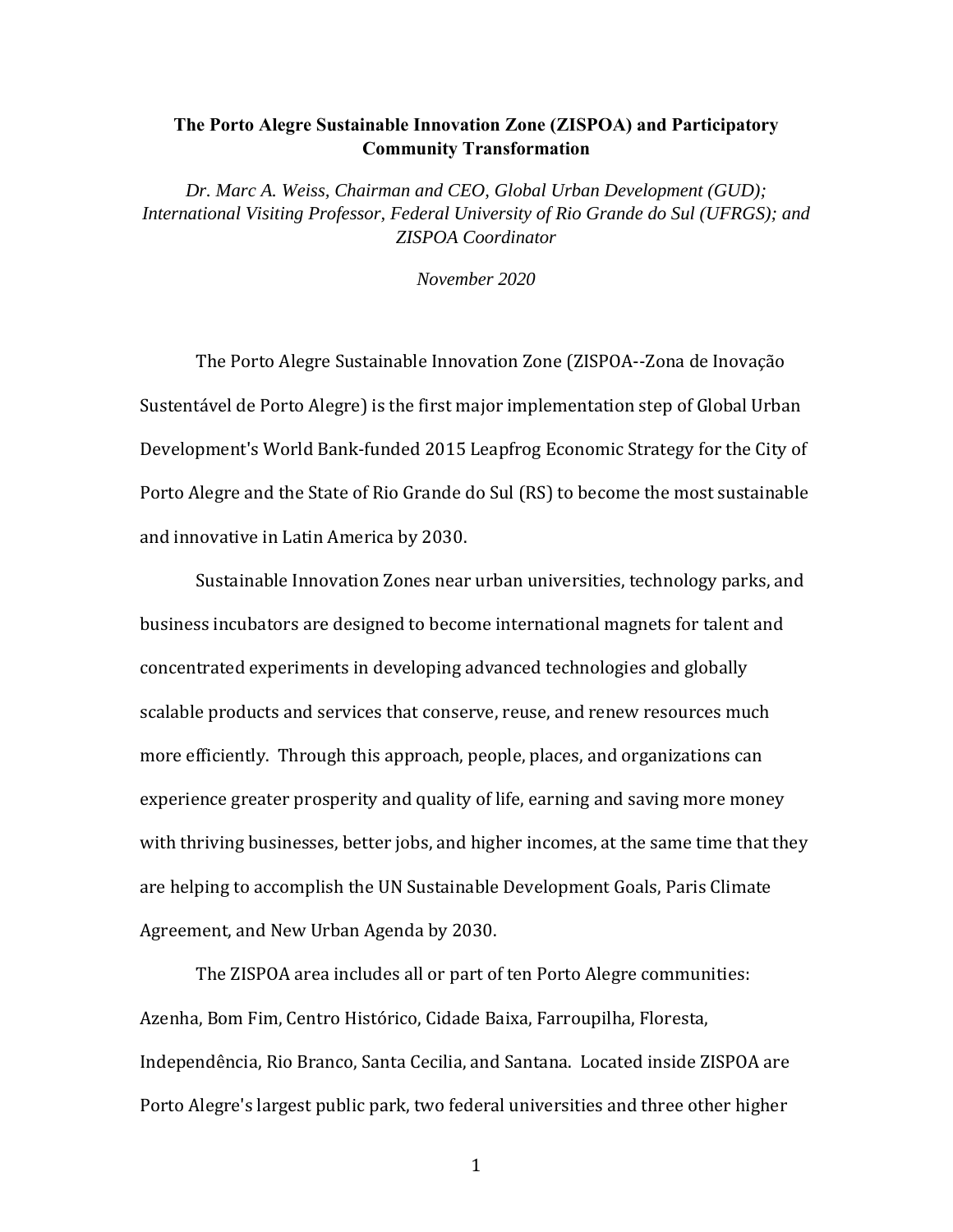education institutions, six major hospitals, Brazil's oldest and largest weekly organic farmers market, an historic urban retail center, four large private companies, numerous educational, cultural, and religious institutions, and several neighborhoods that have been at the heart of Porto Alegre's sustainability movement for the past half century.

 GUD began organizing ZISPOA in September 2015 through the Entrepreneurship Challenge at the Federal University of Rio Grande do Sul (UFRGS), together with various courses and activities at the Paralelo Vivo Sustainable Innovation Hub, and numerous civic and university events. In March 2017 we launched the ZISPOA Project at UFRGS in the Engineering School's Centenario Building. ZISPOA is working with senior administrators, faculty, and students at UFRGS to develop a plan for the university to become a global leader in Sustainable Innovation by 2030, in teaching, research, resource utilization, facilities management, community collaboration, entrepreneurial development, public service, and internationalization. This includes launching in March 2021 a new multidisciplinary Sustainable Innovation Professional (SIP) graduate certificate program, and improving Centenario's energy efficiency, water conservation, solar power, and recycling to become one of the "greenest" buildings in Brazil.

 In December 2017 the Porto Alegre City Council voted unanimously to officially recognize ZISPOA and its boundaries, and Mayor Nelson Marchezan Jr. signed this legislation into law in March 2018. Currently we are working with the Porto Alegre City Government to officially include ZISPOA in the updating of the city's master urban development plan.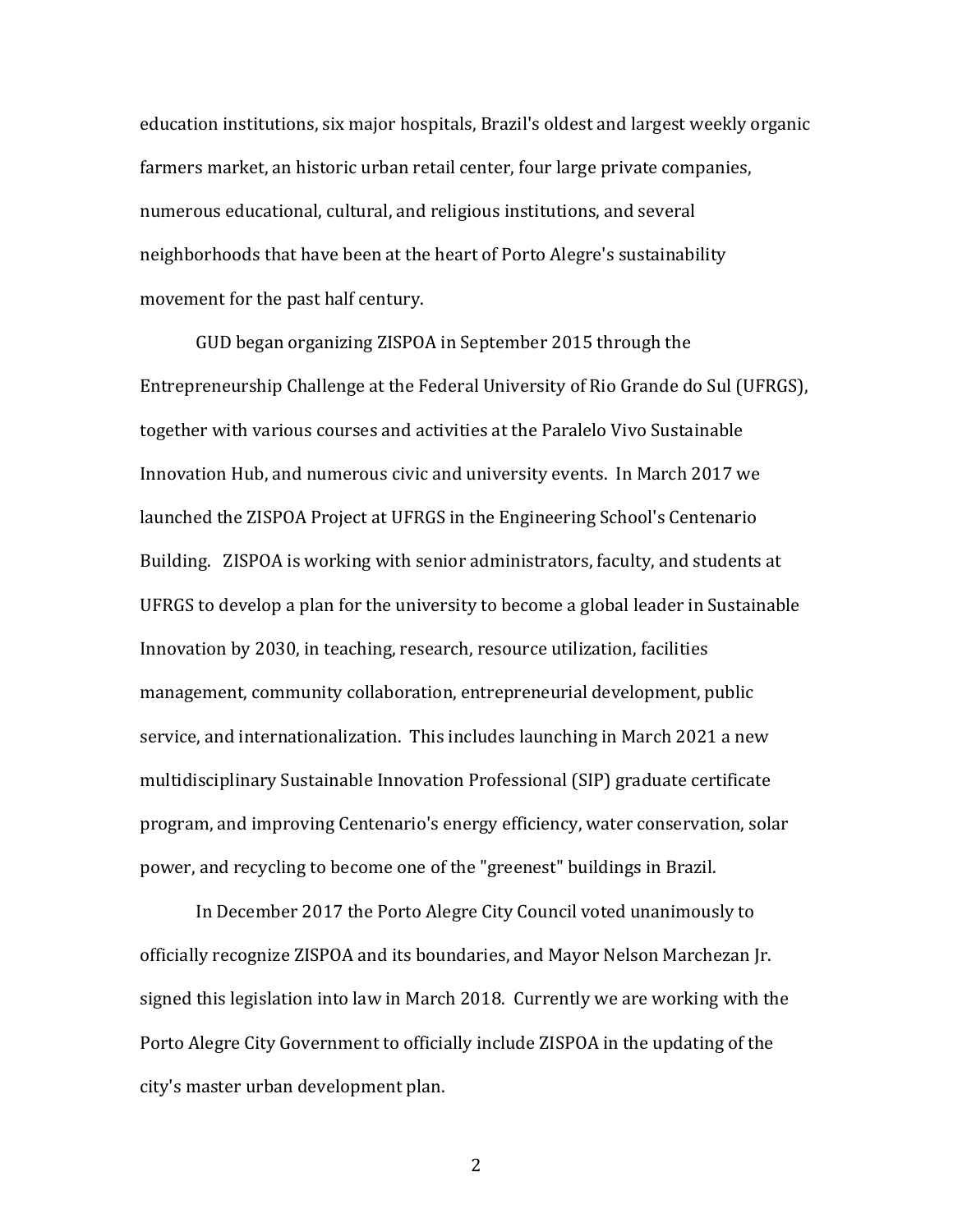ZISPOA is based on six key elements: *Innovation and Technology*, *Entrepreneurship and Startups*, *Sustainability and Resource Efficiency*, *Creativity and Collaboration*, *Participatory Community Management*, and *Business‐Friendly Environment*. Thus far ZISPOA is focused on becoming more solar-powered, more bike-friendly, more renewable technology-friendly (zero waste/recycling/circular economy), more energy-efficient, and more digitally connected.

 The ZISPOA network includes university professors and students, young entrepreneurs and professionals, collaborative houses and sustainability organizations. Operating as a citizen-led, community-oriented, university and private sector movement, in active collaboration with UFRGS, the Porto Alegre City Government, and the Swedish and US governments, to date ZISPOA has helped launch numerous sustainable startup businesses, including Elysia, YES, Loop, Reciclo, ARCO, and Volta; built a solar charging station for electric car sharing at Shopping Total with MVM, Orkestra, and YES; built the Solar Poste with Elysia for charging mobile devices in the courtyard of the UFRGS Administration School; promoted solar "trees" with OZ Engenharia; developed the Espaço Floresta community gardening and composting center at a city-owned recycling facility; and built the ZISPOA Sustainable Parklet with Tetra Pak, Josephyna's, Sim Sala Bim, Elysia, Solidarieadade, Urban Ode, Pacto Alegre, UFRGS, the Swedish Embassy, and other key partners.

 In addition, ZISPOA has helped organize many other initiatives including a wide range of weekly seminars (ZIStalks), workshops, lectures, festivals, and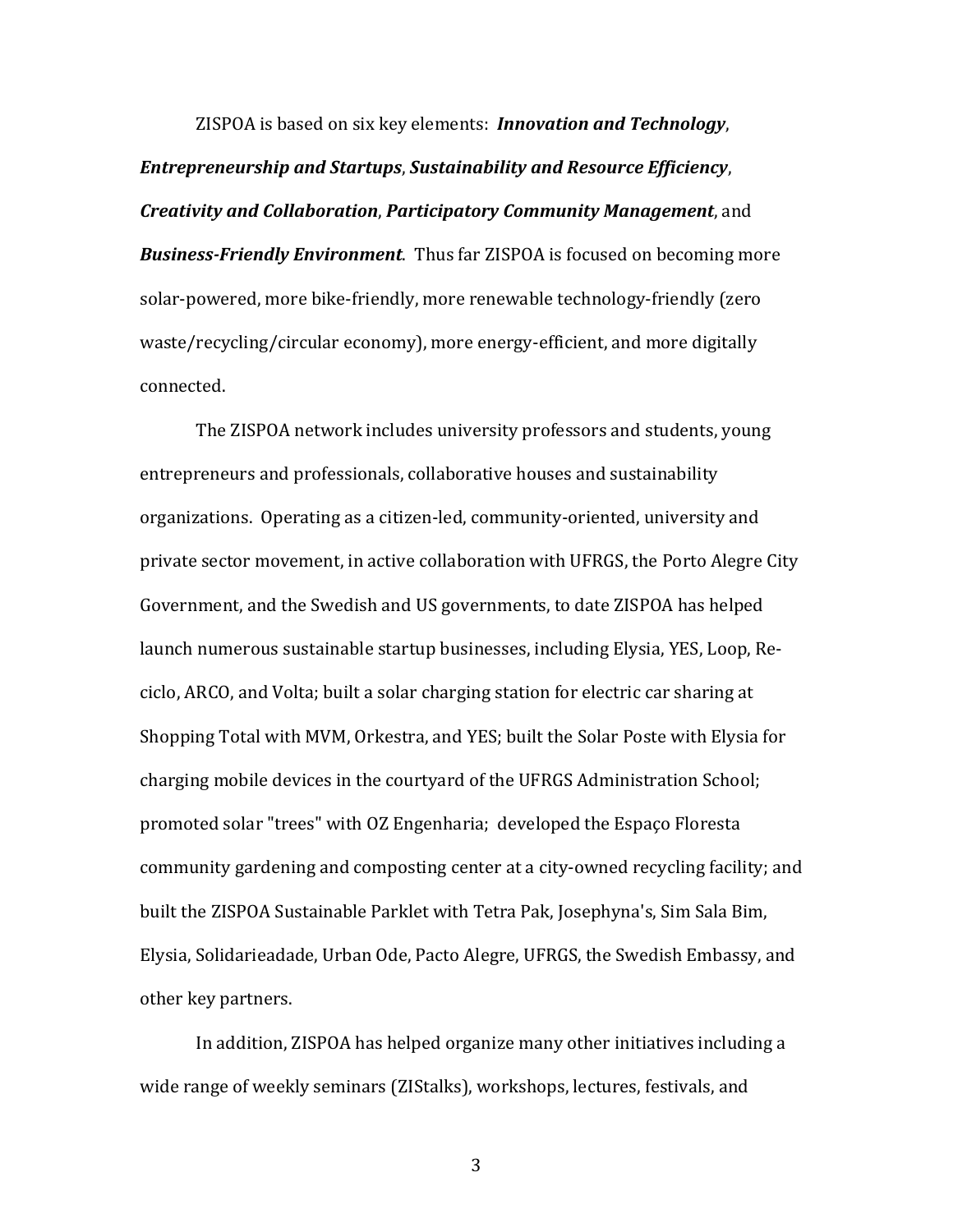networking events such as monthly Green Drinks. Events have ranged from three UN-Habitat Urban Thinkers Campuses during November 2017, December 2019, and July 2020; Sweden-Brazil Innovation Week activities during October 2016, October 2017, and September 2019; a ZISPOA World Environment Day Festival at Vila Flores in June 2016; a ZISPOA Bike-Friendly Festival in October 2017; and much more.

 ZISPOA involves many projects and working groups, including: Professores Conselheiros da ZISPOA (ZISProf), a network of more than 150 professors from 15 universities in metropolitan Porto Alegre supporting ZISPOA's activities through teaching and research; ZISPOA nas Universidades (ZUNI), involving hundreds of students engaging in ZISPOA research and action through university courses and programs; POA Solar (Solarizing ZISPOA), promoting solar energy throughout ZISPOA and Porto Alegre, including a ZISPOA solar electric cooperative; Bike-Friendly ZISPOA, promoting dedicated bike lanes (ciclovias), secure bike parking (paraciclos), bike sharing, parklets as outdoor gathering spaces, and bike apps; UFRGS Sustentável, focusing on greening campus buildings and facilities, recycling, and education and training; and many other projects.

 ZISPOA works very closely with Porto Alegre's Mayor, City Government, City Council, businesses and associations, collaborative houses and startup hubs, coworking and maker spaces, sustainability and social advocacy and service groups, and many other key stakeholder organizations, including Pacto Alegre, Aliança de Inovação, Virada Sustentável, Singularity University (South Brazil Chapter), Porto Alegre Inquieta, TodaVida, UFO Sustainable Innovation Hub, GRID, Pulsar, PROPUR-GPIT, Point, Casa Guandu, Associação Cultural Vila Flores, Aeromovel, Minha Porto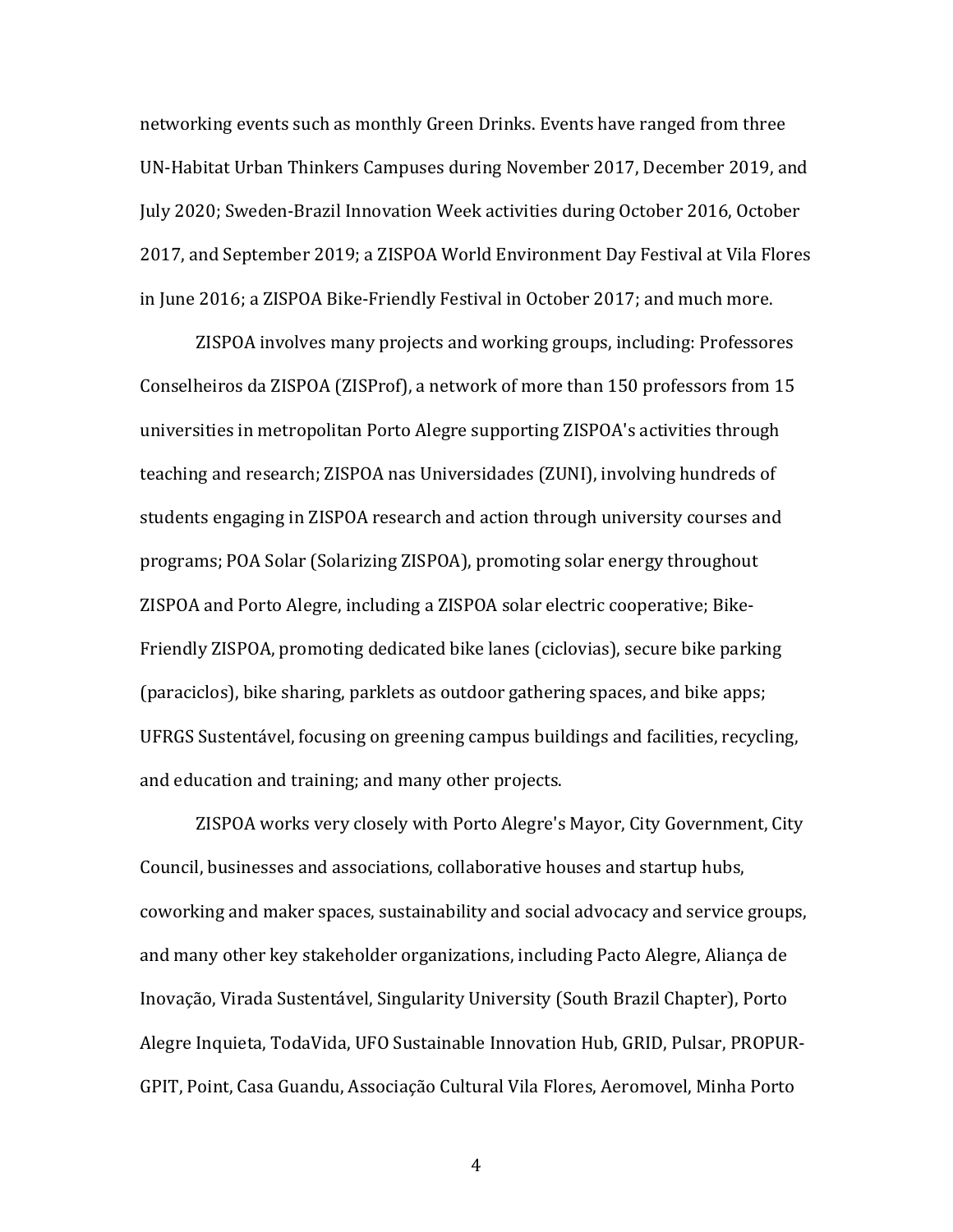Alegre, Mobilicidade, Global Shapers, Casa das Cidades, INSPE, Órbita Coworking, CRA-RS, IAB-RS, CAU-RS, Engineers Without Borders, Misturai, Solidarieadade, Porto Alegre Resiliente, CIUPOA, Marquise 51 Hub Criativo, TransLAB.URB, Ksa Rosa, UNIVENS, WOW, IGS, Nós Coworking, POA Hub, Distrito Criativo, Distrito Empreendedor, Fábrica do Futuro, UFRGS Parque Zenit, Cooperativa 20 de Novembro, Fundação Gaia, WRI Brasil, ICLEI, PYXERA Global, and numerous others.

 Through GUD, Sustainable Innovation Zones are now beginning to spread to other cities. Two more were launched in 2018: 1) ZISSAN in Santo Angelo, a smaller Brazilian city in Rio Grande do Sul; and 2) ACTA in Panama City, Panama. GUD also is working to help organize Sustainable Innovation Zones in other cities, including London (UK), Western Sydney (Australia), and Brooklyn/New York City (US).

 ZISPOA's strategy incorporates many aspects of a successful "technology innovation ecosystem" (as identified by the World Bank) -- college and university education and research, technology transfer, business incubators and accelerators, startup hubs, coworking and maker spaces, fab labs, hackathons, meetups, boot camps, angel investors, venture capital, financial and regulatory incentives, etc. - and adds four more vital components: 1) place-based community emphasis; 2) primary purpose promoting Sustainable Innovation technologies, businesses, and talent; 3) active participation and support by sustainability, social, and creative design experts and activists (in addition to entrepreneurs and technologists) and, 4) empowered by a grassroots citizen movement.

In addition, ZISPOA's commitment to generating Inclusive Prosperity in

 $\sim$  5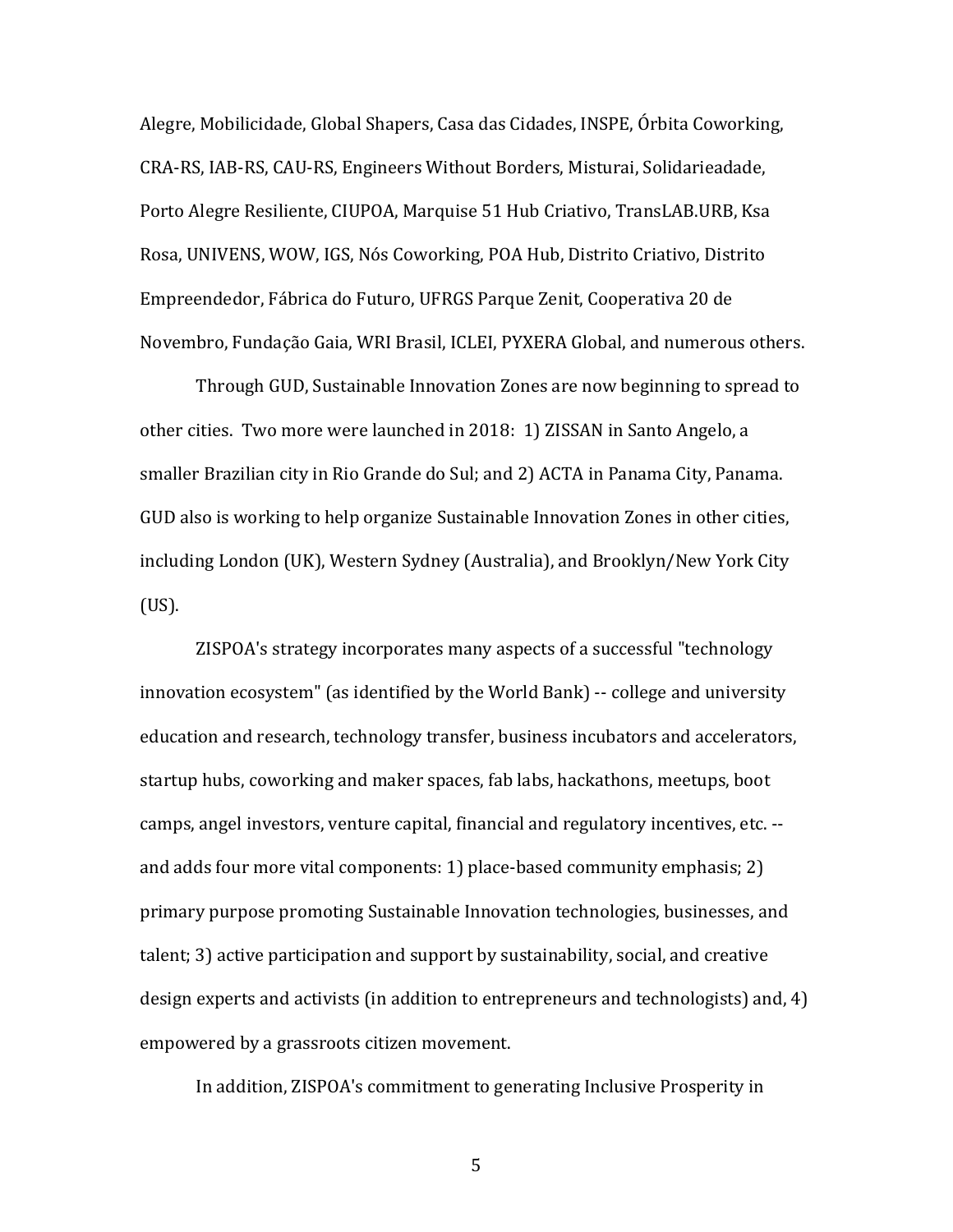urban neighborhoods represents a "community development ecosystem" as defined by Robert Zdenek and Dee Walsh in their recent book about Community Development Corporations (CDCs), producer and consumer cooperatives, and other community-based and affordable housing development organizations. The key distinction about ZISPOA as a community development ecosystem is its primary focus on Sustainable Innovation. Indeed, ZISPOA's Sustainable Communities approach is comparable to EcoDistricts, Transition Towns, and similar urban neighborhood sustainability movements.

 ZISPOA also promotes the main activities of the "creative economy" and works with many organizations in Porto Alegre to encourage this approach, including Associação Cultural Vila Flores, Porto Alegre Inquieta, INSPE, RS Criativo, and many other organizations.

 Finally, ZISPOA and ZISSAN collaborate with the Rio Grande do Sul (RS) State Government's Secretariat of Innovation, Science, and Technology (SICT) to promote the statewide INOVA RS initiative and help spread GUD's Sustainable Innovation and Inclusive Prosperity approach to cities and universities throughout the state, in the spirit of fulfilling GUD's 2015 Leapfrog Economic Strategy enabling Porto Alegre and RS to become the most sustainable and innovative places in Latin America by 2030.

## **REFERENCES**

Sharon Zukin, *The Innovation Complex: Cities, Tech, and the New Economy* (New York: Oxford University Press, 2020).

 $\sim$  6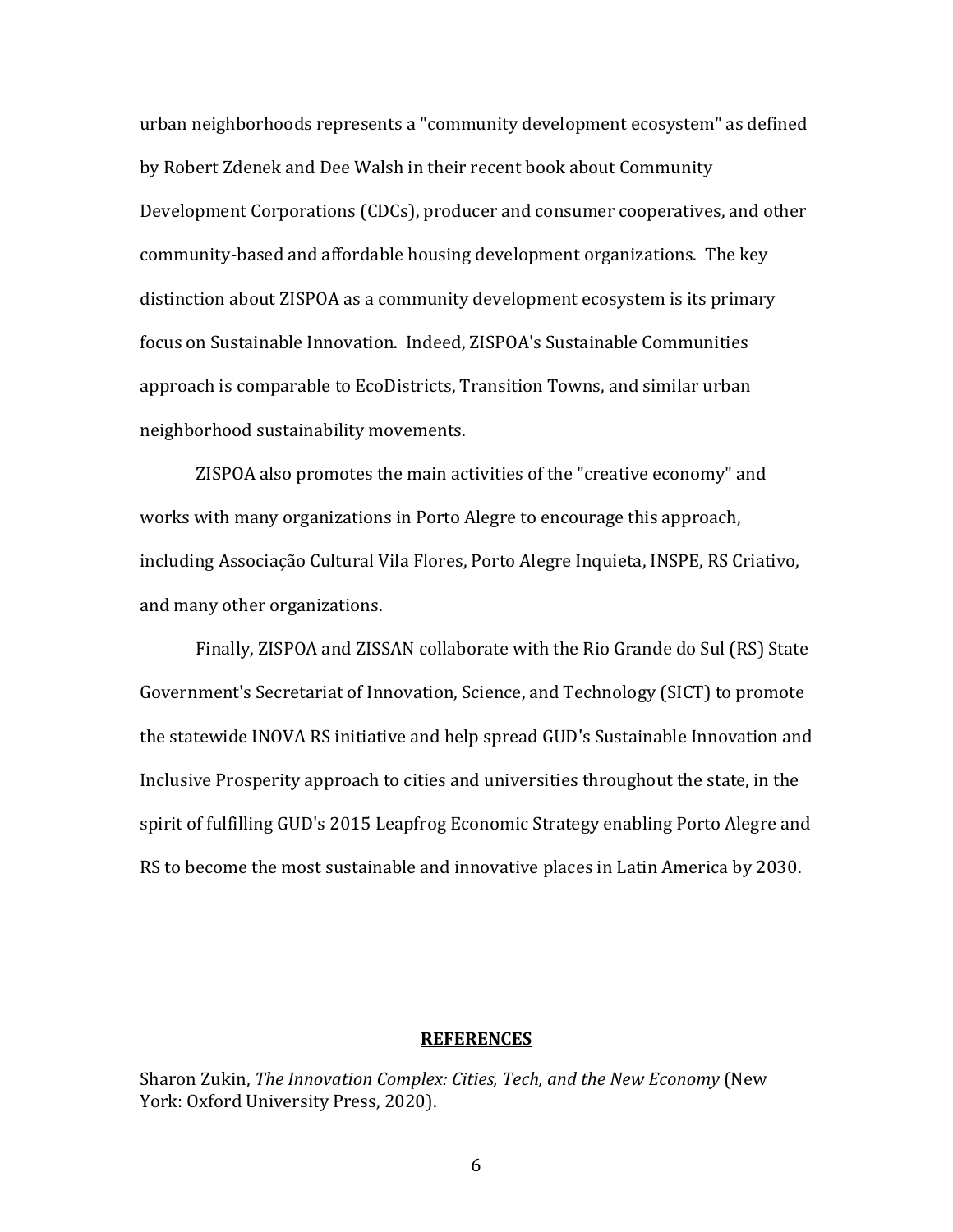Marc A. Weiss, "Global Urban Development (GUD) in Brazil: Porto Alegre Urban Thinkers Campus in ZISPOA Highlights Progress of Sustainable Innovation Zones." *World Urban Campaign Newsletter*, UN-Habitat, January 2020.

Marc A. Weiss, *The Porto Alegre Sustainable Innovation Zone (ZISPOA)* (Porto Alegre: Global Urban Development, December 2019).

Marcelo Gonzatto, "Porto Alegre Can Become a World Leaders in Sustainable Innovation, says US Urban Planner," *Zero Hora*, September 25, 2019.

"Innovation: Capital will have a Sustainable Parklet," *Correio do Povo*, April 8, 2019.

Bruna Oliveira, "Urbanism: ZISPOA Project Wants to Install First 100% Sustainable Parklet in Porto Alegre," *Jornal do Comércio*, April 2, 2019.

Marc A. Weiss, "Global Urban Development (GUD) in Brazil: The Porto Alegre Sustainable Innovation Zone (ZISPOA) and Urban Thinkers Campus." *World Urban Campaign Newsletter*, UN-Habitat, March 2018.

Marc A. Weiss, "Porto Alegre Urban Thinkers Campus: Sustainable Innovation Zones (ZIS) as Catalysts for the New Urban Agenda, Sustainable Development Goals, and Paris Climate Agreement through Citizen Empowerment, Entrepreneurial Engagement, and Strategic Collaboration." *World Urban Campaign Newsletter*, UN-Habitat, January 2018.

Marc A. Weiss, "Porto Alegre Urban Thinkers Campus: Sustainable Innovation, Citizen Empowerment, Entrepreneurial Engagement, and Strategic Collaboration." *World Urban Campaign Newsletter*, UN-Habitat, November 2017.

Marc A. Weiss, "Global Urban Development: The Porto Alegre Sustainable Innovation Zone (ZISPOA) – Two Years of Accomplishment and Progress." *World Urban Campaign Newsletter*, UN-Habitat, October 2017.

Robert Zdenek and Dee Walsh, *Navigating Community Development: Harnessing Comparative Advantages to Create Strategic Partnerships* (New York: Palgrave Macmillan, 2017).

Marc A. Weiss and Luis Felipe Nascimento, "The Rio Grande do Sul Leapfrog Economic Strategy and the Porto Alegre Sustainable Innovation Zone (ZISPOA)." *Policy in Focus*, 13,3, United Nations Development Program (UNDP), International Policy Center for Inclusive Growth, December 2016.

Victor Mulas and Mikel Gastelu-Iturri, *New York City: Transforming a City into a Tech Innovation Leader.* (Washington, DC: World Bank, November 2016).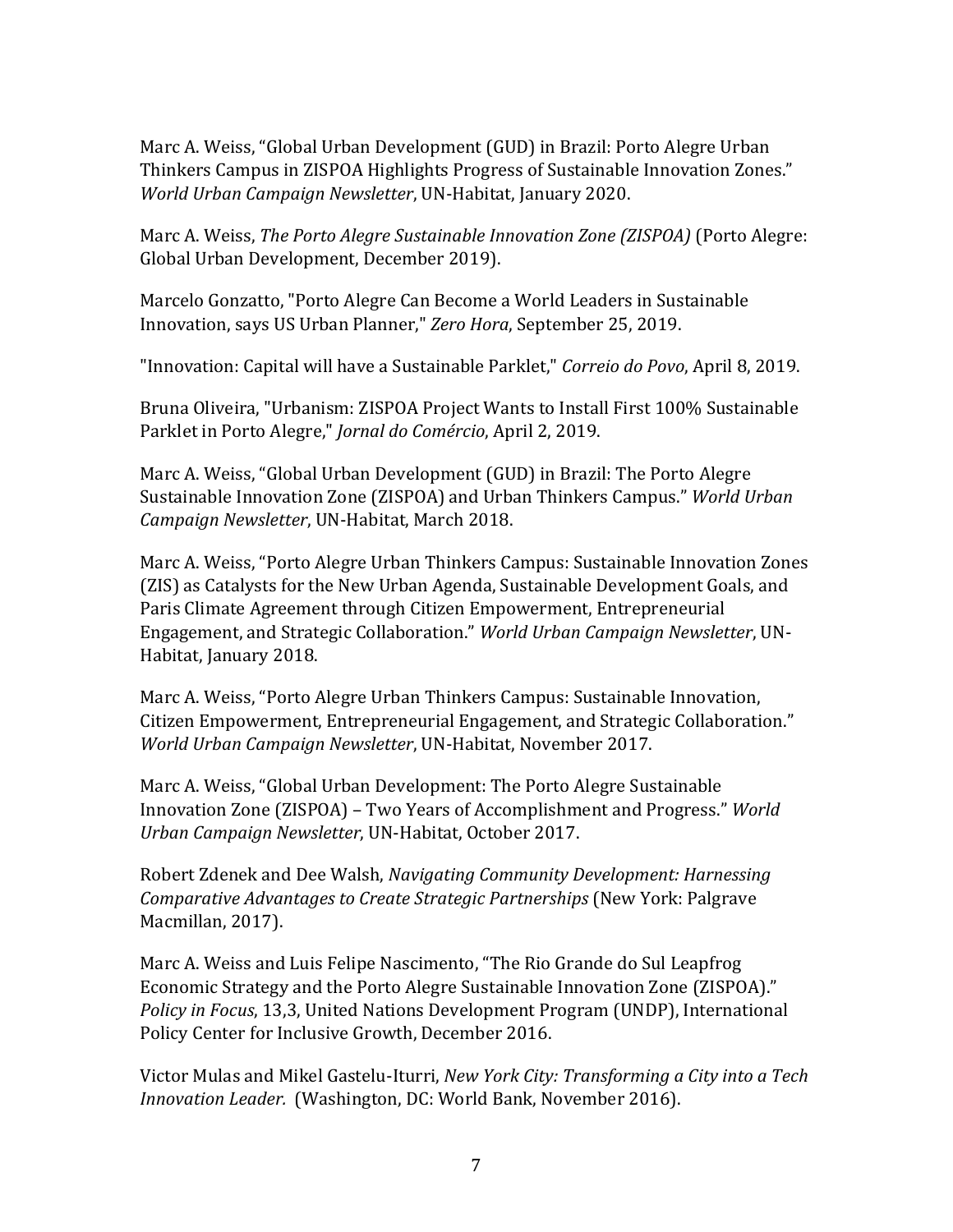Marc A. Weiss, "Global Urban Development (GUD) in Brazil: the Porto Alegre Sustainable Innovation Zone (ZISPOA) and the Paralelo Vivo Sustainable Innovation Hub." *World Urban Campaign Newsletter*, UN-Habitat, September 2016.

"Interview with Marc Weiss on a Sustainable and Innovative Economy for RS." *Revista Bens & Servi*ç*os*, Fecomércio-RS, Porto Alegre, Brazil, June 2016.

"Interview with Marc Weiss on RS as the Most Sustainable and Innovative Place in Latin America." *Jornal do Com*é*rcio* (*GeraçãoE*), Porto Alegre, Brazil, March 10, 2016.

Marc A. Weiss, "Global Urban Development, Paralelo Vivo, and Sustainable Innovation Zones in Porto Alegre, Brazil." *World Urban Campaign Newsletter*, UN-Habitat, October 2015.

Marc A. Weiss, Nancy J. Sedmak-Weiss, and Elaine Yamashita Rodriguez, *21st Century Leapfrog Economic Strategy: Rio Grande do Sul Becomes the Most Sustainable and Innovative Place in Latin America by 2030*. (Report by Global Urban Development and Unisinos to the Rio Grande do Sul State Government and the World Bank, Porto Alegre, Brazil, March 2015).

Marc A. Weiss and Erica Schoenberger, "Peter Hall and the Western Urban and Regional Collective at the University of California, Berkeley." *Built Environment*, 41, 1, February 2015.

Marc A. Weiss, Nancy J. Sedmak-Weiss, and Elaine Yamashita Rodriguez, *Local and Regional Economic Development Opportunities Related to the Implementation of the S*ã*o Jos*é *do Norte EBR Shipyard in Rio Grande do Sul.* (Report by Global Urban Development to the Rio Grande do Sul Development Agency, Federation of Industries of Rio Grande do Sul, and M. Stortti Business Consulting Group, Porto Alegre, Brazil, December 2012).

Marc A. Weiss, Nancy J. Sedmak-Weiss, and Ian Bromley, *Advanced Manufacturing and Sustainable Innovation: The Third Wave of Economic Growth for Minas Gerais.*  (Report by Global Urban Development to the Federation of Industries of Minas Gerais, Belo Horizonte, Brazil, October 2012).

Marc A. Weiss and James Hurd Nixon, *The Global Future of Green Capitalism.*  (Curitiba, Brazil: Energy and Climate Partnership of the Americas, and Washington, DC: Organization of American States, June 2011).

James Nixon, John Cleveland, Marc Weiss, and Al Victors. *Prosperity in Paradise: Growing the Sustainable Economy in Sarasota County*. (Final Report and Strategic Recommendations by Global Urban Development to the Sarasota County Government and the US Department of Energy, April 2011).